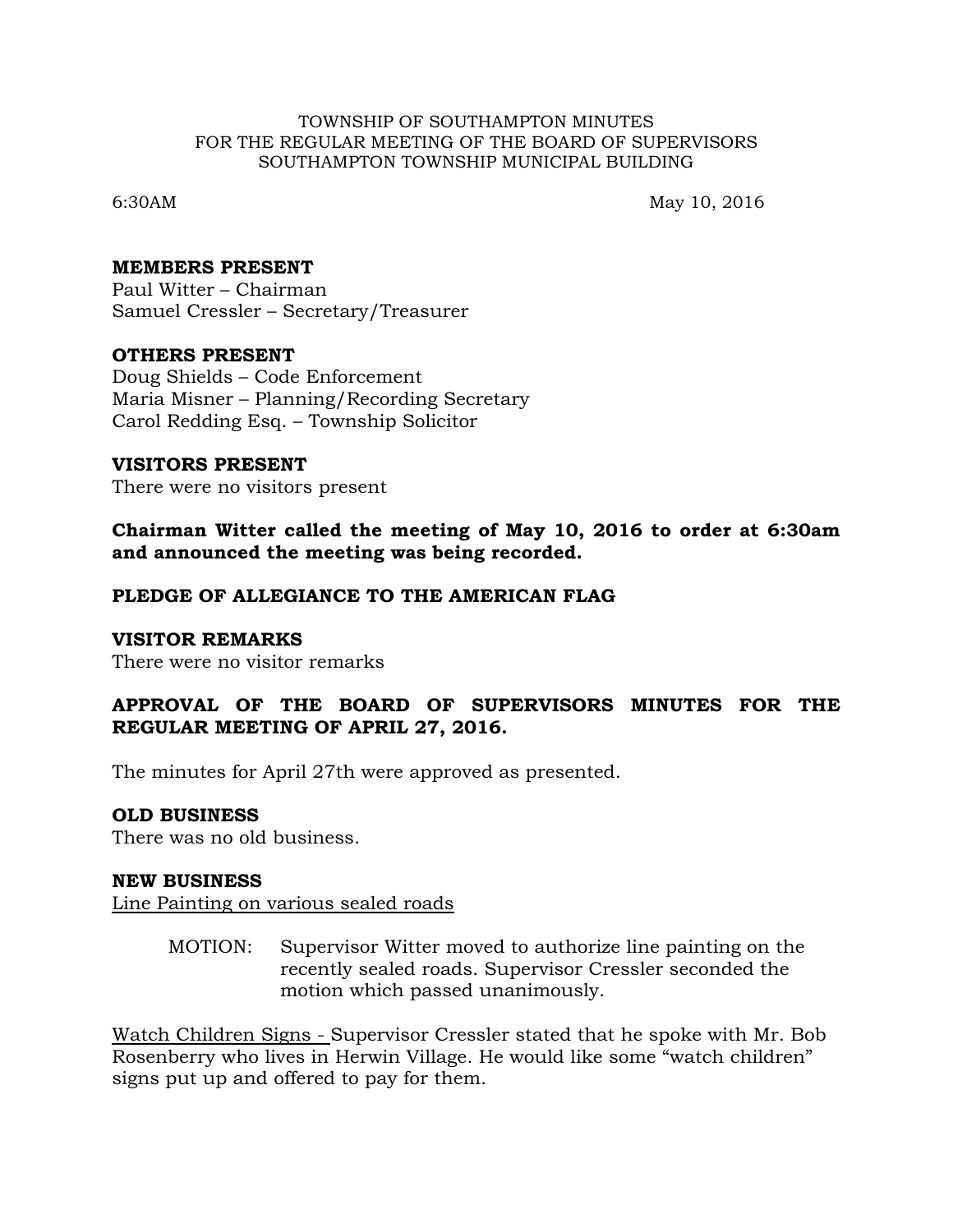Supervisor Witter stated that the policy for "Watch Children" signs is that residents should submit a letter to the Board specifically stating their request.

## Sight Distance Evaluation

- MOTION: Supervisor Witter moved to authorize Martin & Martin, Township Engineers, to have a survey crew layout and determine the best way to increase safety for Rice Road/Crabapple Lane and Mt. Rock mid-block. Supervisor Cressler seconded the motion which passed unanimously. Maria will notify Tim.
- MOTION: Supervisor Witter moved to approve the Agility Agreement between PennDOT and Southampton Township for Olde Scotland Road and Two Turn Road. Supervisor Cressler seconded the motion which passed unanimously.

# **SUBDIVISIONS**

There were no subdivisions

# **REPORTS OF TOWNSHIP OFFICIALS AND AGENCIES**

Zoning Meeting - Doug Shields – Code Enforcement stated that there will be a meeting on May 18th at 8:30 with Tim Cormany to discuss the Zullinger/Brenize zoning request and some other zoning issues.

Codification of Ordinances - Maria Misner – Planning – Reported that she and Doug were getting quotes for the Codification of Ordinances since Keystate Publishers have gone out of business. She stated that her initial quote indicated that at a minimum the cost to update an ordinance would be significantly higher in 2017. The Township should probably plan on getting all of the changes and updates into the Codified Ordinances in 2016. The quotes should be in by the May 24th meeting action can be taken at that time.

E-Waste Update - Maria also stated that legislation was recently passed that Townships and other entities can now charge to collect e-waste, so haulers are now available; however, it is expensive, .35-.40CPP plus shipping. The free event the Township held in 2015 would now cost approximately \$28,000.

US Xpress - Solicitor Redding gave an update on her dialog with US Xpress attorney Hubert Gilroy in regard to the 6-month memo of activity that is due to the courts.

Supervisor Cressler's response was the the township has missed three tree plantings seasons. Regardless if US Xpress ever builds their plan, as many trees as possible should be planted now.